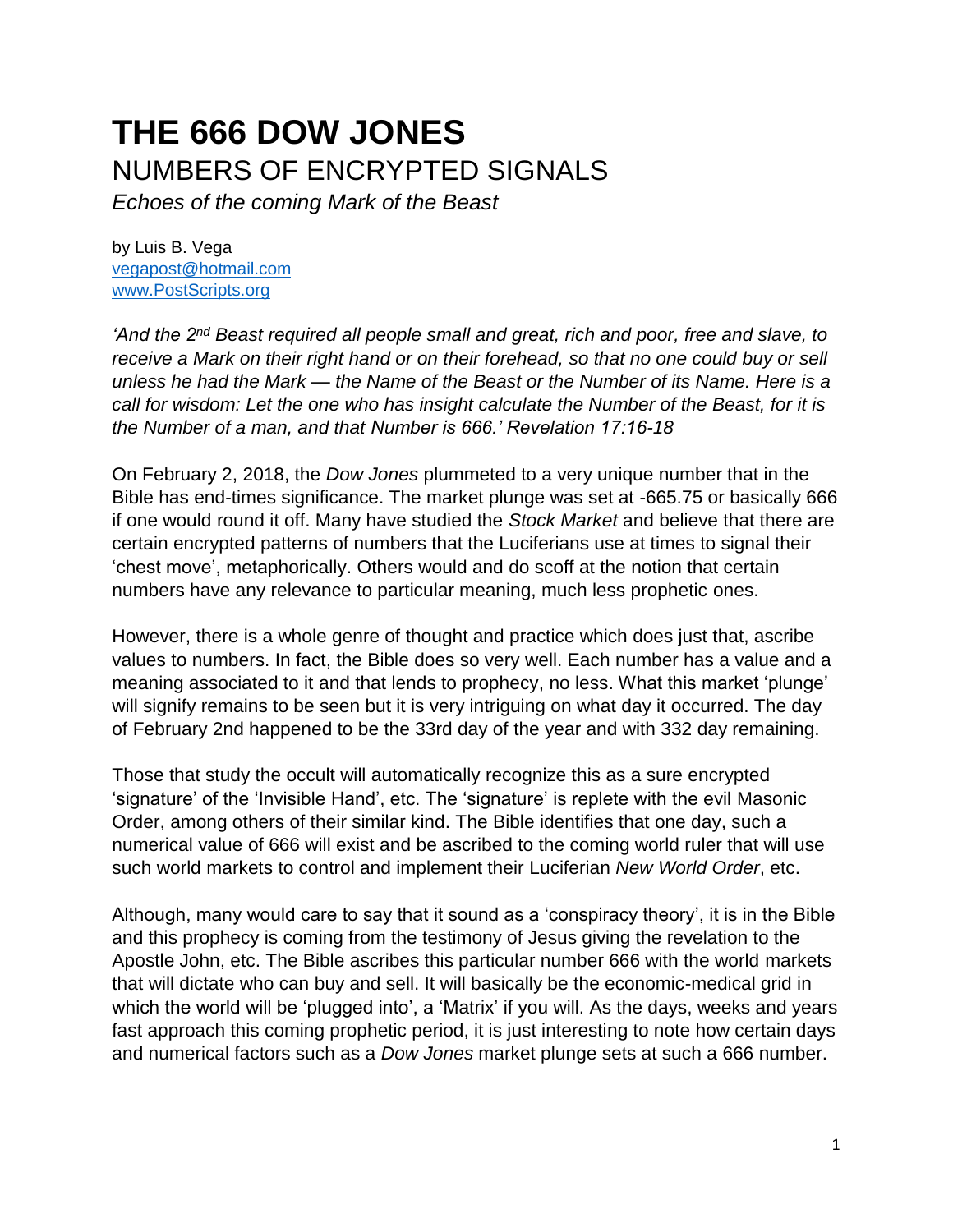Mind you, the activities of the *Dow Jones* trading in such related and intertwined global markets with massive trading and volume is done by computers with millions of transactions processed in seconds. The point is that this is no mere coincidence. It is a 'signal' and time marker of a milestone that has been reached for those building up the grid and foundation for such a coming world market that will be the foundation of the eventual last *Luciferian World Order*. It will be the days foretold that only those willing to take the 'Mark' will be able to live, work and eat. It basically will be a 'death sentence' to those that will refuse the 'Mark of the Beast'. The gravity of such a 'Mark' is that the Bible warns emphatically that those who take the *Mark of the Beast* whose number is 666 will be dammed to Hell forever. This is serious. Why such a severe penalty?

There is much speculation but with the fast development of science, biology and artificial intelligence, AI, that are crossing boundaries, many believe that in some way, the taking of the 'Mark' will render a human, non-human. Such therefore will not be able to be redeemed by the blood of Jesus Christ, who specifically incarnated to become the *Last Adam,* a human to pay for sin to redeem the human race. The Bible teaches that Jesus came to die for humans, not *Fallen Angels* or other unknown beings, etc. If in some way, taking the *Mark* perhaps will change the genetic code at the DNA level of a human being. It might well be the case that the 666 Mark will surely make one then unable to be saved by Jesus' blood and as a result be condemned to Hell, etc.

The next anomaly of this occurrence has to do with the fact that there is a double '666' or 2nd 'witness' to this prophetic coefficient. According market analysts, this -666 market drop of the *Dow Jones* has been the worst since June 6, 2016. What is 'prophetic' or significant is the date. It is 6-6-16 or another encrypted 666, which happens to be 606 days apart. There is an alleged secret knowledge called the *Market Crash Cycles* that have been attributed to manipulation of the markets using a mathematical formula to predict such economic cycles as done by the Rothschild's, for example. According to studies by Og Mandino, Steve Pitts, and Ralph N. Elliott, most New York money market investors use the understanding of numbers and timing to predict market repeating cycles that are based on solar and lunar eclipse calculations. Thus, this latest 666 plunge was expected right after the *Super Blue Blood Moon*, within a 2-day timeframe, which is another prophetic factor in play, etc.

What is also very amazing, if one does not read too much into this particular occurrence is that furthermore, the market volume reached 25,250 points (2520). This in itself is also echoing the factor of 2 divisions, that of 1260. These Biblical and prophetic number coefficients, by the way have to do with that actual time lapse of how many interpret how long the *Tribulation Period* will be and when the *Mark of the Beast* system and 666 number will be implemented. Many believe it is to be at the midpoint or the start of the 2nd half of 1260 days or a 42 month period, etc. Amazingly, this end time, according to the Bible will coincide with also the countdown to the literal return of Jesus Christ.